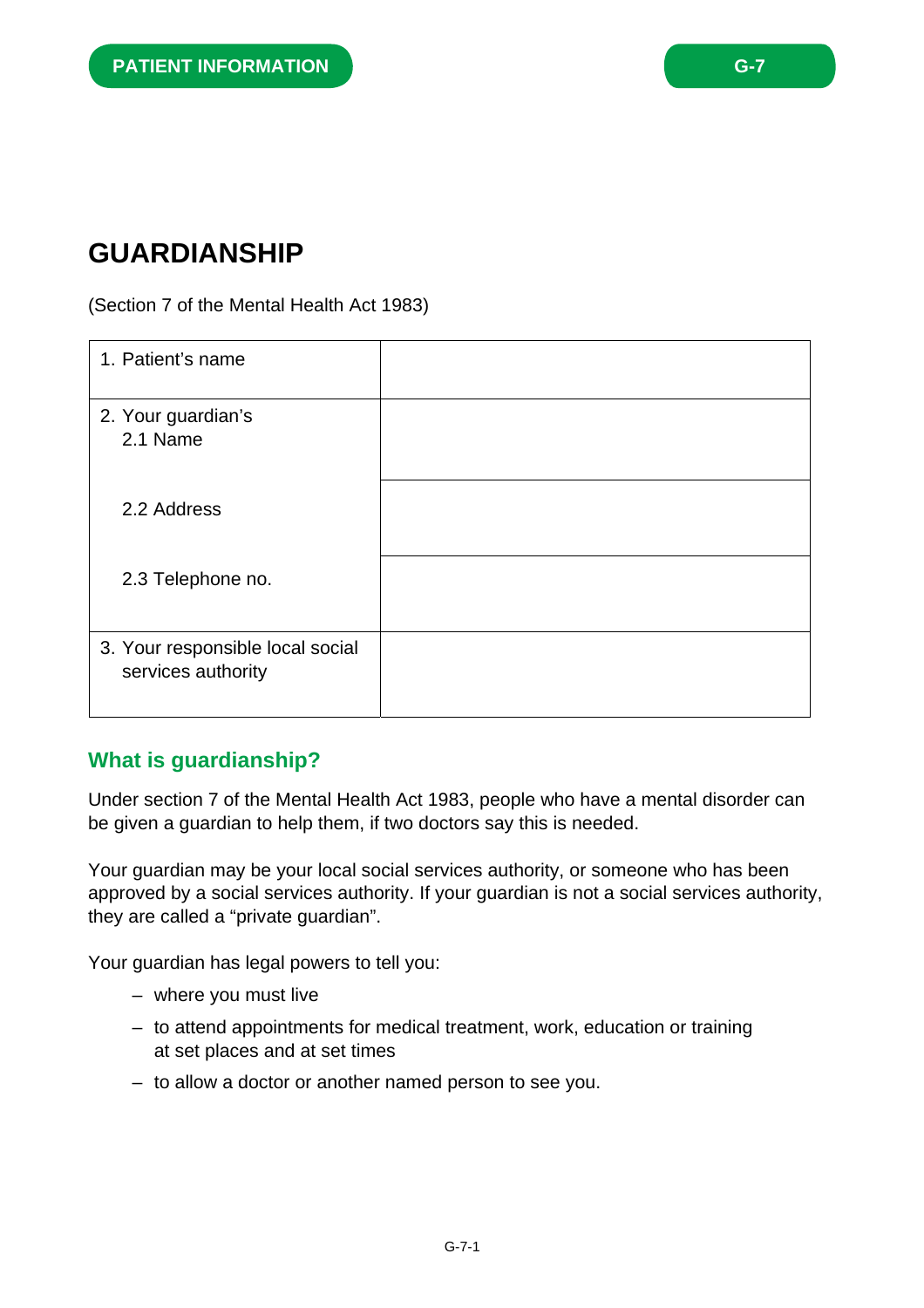Two doctors think that you need help to live in the community as you have a mental disorder and you need a guardian for your own welfare or to protect other people.

#### **How long does it last?**

Guardianship lasts for up to six months at first.

Your guardianship may be renewed for a further six months, and again for a further year at a time, if your responsible clinician or your nominated medical attendant thinks this is necessary. They will talk to you about this nearer the time.

Your responsible clinician is the doctor, or other person, asked by the local social services authority to say whether you still need a guardian. If you have a private guardian, this will be done by a doctor called your "nominated medical attendant" instead.

# **Can I appeal?**

If you want to stop having a guardian, you should talk to your guardian, your social worker, your responsible clinician or your nominated medical attendant.

You can also write to the social services authority to ask them to end your guardianship. Someone from the social services authority may want to talk to you before deciding whether you still need a guardian.

Your nearest relative can end your guardianship by writing to the social services authority. This leaflet explains further down who your nearest relative is.

You can also ask a Tribunal to say that you should not have a guardian any more.

#### **What is a Tribunal and what happens?**

The Tribunal is an independent panel which can decide whether you still need a guardian. It will hold a meeting with you and with staff who know you. This meeting is called a "hearing". You can ask someone else to come to the hearing to help you, if you want. Before the hearing, the members of the Tribunal will read reports about you and your guardianship. One of the members of the Tribunal will also come to talk to you.

#### **When can I apply to the Tribunal?**

You can apply to the Tribunal once at any time during the first six months of your guardianship. You can then apply again once during the next six months and then once in every year that you are still under guardianship.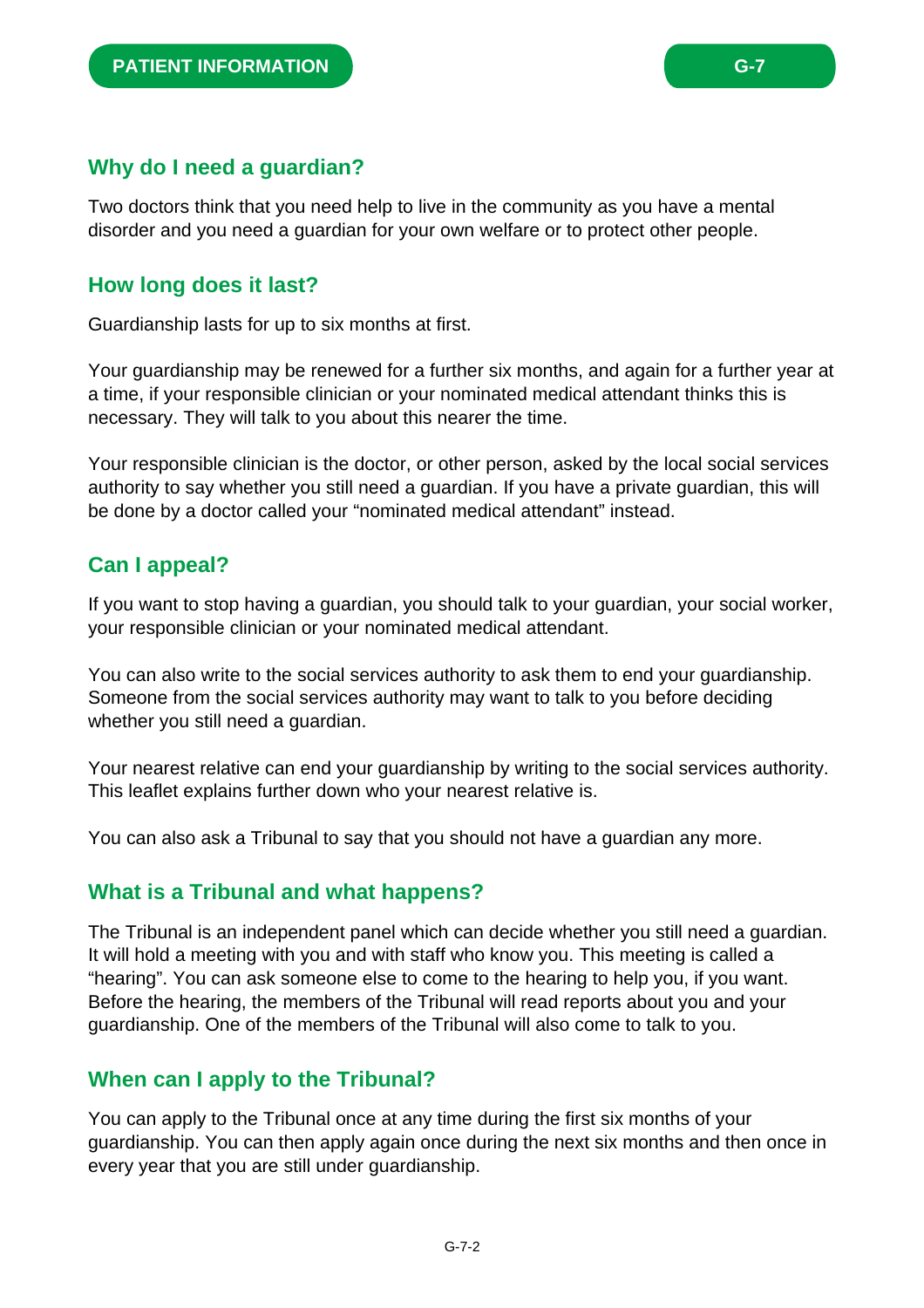If you want to apply to the Tribunal you can write to:

The Tribunals Service PO BOX 8793 5th Floor Leicester LE1 8BN Tel. 0845 2232022

You can ask a solicitor to write to the Tribunal for you and help you at the hearing. Your social services authority and the Law Society have a list of solicitors who specialise in this. You will not have to pay for help from a solicitor with this. It is free of charge under the Legal Aid scheme.

### **Help from an independent mental health advocate**

You are entitled to help from an independent mental health advocate if you want it. These advocates are independent of people involved in your care. They can help you get information about why you are under guardianship, what it means and what your rights are. They can come to see you and help you understand what you are told by people involved in your care. If you want, they can help you talk to these people or they can talk to them for you. They can also help you with the Tribunal.

You can contact the independent mental health advocacy service yourself. The telephone number for the advocacy service is:

If you do not want to contact the advocacy service yourself, you can ask the person who gave this leaflet to contact the advocacy service for you. You can also ask your nearest relative to contact the advocacy service for you.

#### **Letting your nearest relative know**

A copy of this leaflet will be given to the person the Mental Health Act says is your nearest relative.

There is a list of people in the Mental Health Act who are treated as your relatives. Normally, the person who comes highest in that list is your nearest relative. Your social services authority can give you a leaflet which explains this and what rights your nearest relative has in connection with your care and treatment.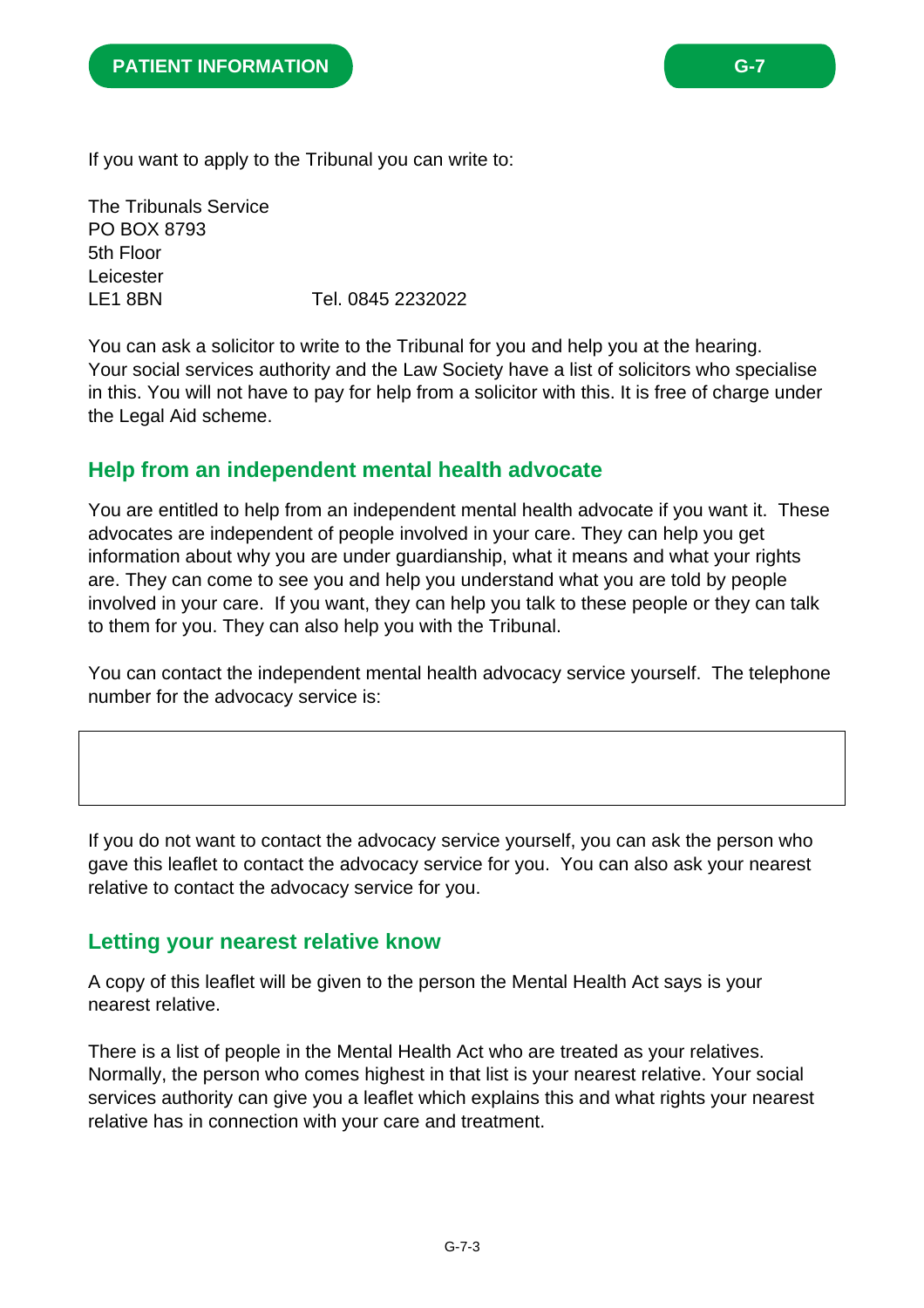In your case, we have been told that your nearest relative is:

If you do not want this person to receive a copy of the leaflet, please tell your guardian, social worker or the person who gave you this leaflet.

If you do not think this person is suitable to be your nearest relative, you can apply to the County Court for someone else to be treated as your nearest relative instead. Your social services authority can give you a leaflet that explains this.

#### **Code of Practice**

There is a Code of Practice that gives advice about the Mental Health Act to people involved in your care. They have to consider what the Code says when they take decisions about your care. You can ask to see a copy of the Code, if you want.

### **How do I complain?**

If you want to complain about anything to do with your guardianship, please speak to the person who gave you this leaflet. They may be able to sort the matter out. They can also give you information about your local social services authority's complaints procedure, which you can use to try to sort out your complaint. They can also tell you about any other people who can help you make your complaint, for example an independent mental health advocate (see above).

You can go to the Local Government Ombudsman as well, even if the local council is still looking into your complaint. If you have access to the internet, the Local Government Ombudsman website, www.lgo.org.uk, tells you how to complain about local councils. Or you can telephone them on 0845 602 1983.

You can also complain to an independent Commission. This is called the Care Quality Commission and it monitors how the Mental Health Act is used, to make sure it is used correctly and that patients are cared for properly while they are under guardianship. You can ask for another leaflet explaining how to contact the Commission.